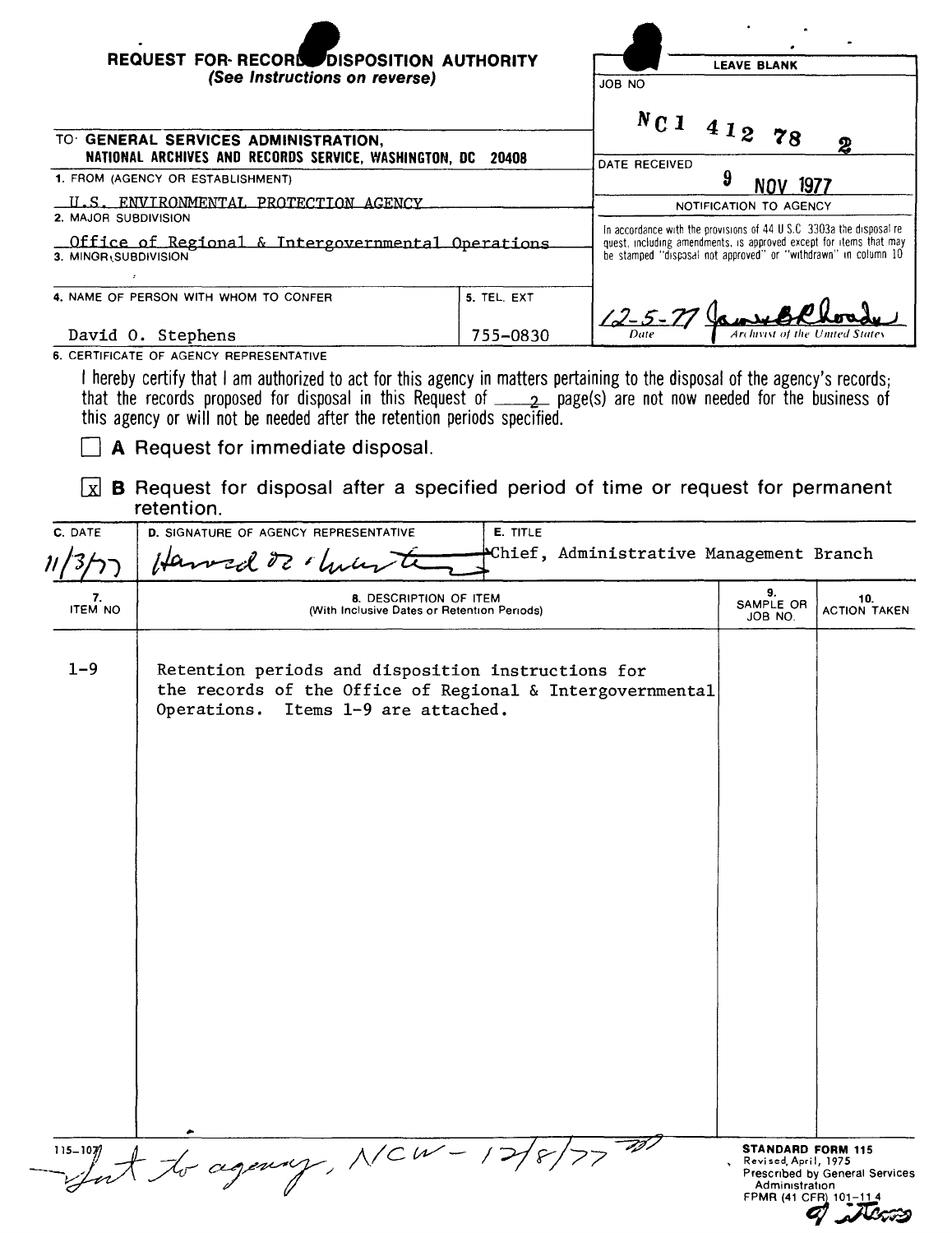## u.s. ENVIRONMENTAL PROTECTION AGENCY-BECORDS CONTROL SCHEDULES

|                      | U.S. ENVIRONMENTAL PROTECTION AGENCY-RECORDS CONTROL SCHEDULES                                                                                                                                                                                                                                                                                                                                                                                                                                                |                                                                                                                                                                                                                | SCHEO NC |
|----------------------|---------------------------------------------------------------------------------------------------------------------------------------------------------------------------------------------------------------------------------------------------------------------------------------------------------------------------------------------------------------------------------------------------------------------------------------------------------------------------------------------------------------|----------------------------------------------------------------------------------------------------------------------------------------------------------------------------------------------------------------|----------|
|                      | TLE OF SCHEDULE                                                                                                                                                                                                                                                                                                                                                                                                                                                                                               | COVERAGE OF SCHEDULE                                                                                                                                                                                           |          |
|                      | FICE OR REGIONAL AND INTERGOVERNMENTAL OPERATIONS                                                                                                                                                                                                                                                                                                                                                                                                                                                             | APPLICABLE HEADQUARTERS OFFICE                                                                                                                                                                                 |          |
| о.                   | NAME AND DESCRIPTION OF RECORD/FILE                                                                                                                                                                                                                                                                                                                                                                                                                                                                           | RETENTION PERIOD AND DISPOSITION                                                                                                                                                                               |          |
|                      |                                                                                                                                                                                                                                                                                                                                                                                                                                                                                                               |                                                                                                                                                                                                                |          |
| $\ddot{\phantom{1}}$ | Administrative and Program Management File, Includes copies of documents<br>used in the internal management of the Regional and Intergovernmental<br>Operations office and staff. Records consist of budget documents, weekly                                                                                                                                                                                                                                                                                 | Retention: Retain 5 years.<br>Disposition: Break file at end of year. Keep in office for 2 additional                                                                                                          |          |
|                      | activities reports, organizational charts, operating and Agency guidance<br>records, travel ceiling documents, and other related records.                                                                                                                                                                                                                                                                                                                                                                     | years, then transfer to the Federal Records Center. Keep in FRC for<br>3 years, then destroy.                                                                                                                  |          |
|                      | :. Public Interest Groups File. Includes correspondence, reports, and other<br>records related to EPA's dealings with public interest groups, such as                                                                                                                                                                                                                                                                                                                                                         | Retention: Retain 5 years,                                                                                                                                                                                     |          |
|                      | the National Governors Conference, the National League of Cities, the<br>International City Management Association, the Council of State Govern-<br>ments, and other groups.                                                                                                                                                                                                                                                                                                                                  | Disposition: Break file at end of year. Keep in office for 2 additional<br>years, then transfer to the Federal Records Center. Keep in FRC for<br>3 years, then destroy.                                       |          |
|                      | 3. Regional Briefing Books. Collections of reports prepared by various<br>program management offices used to brief the Administrator and Deputy<br>Administrator when making site visits or otherwise reviewing the regional<br>programs. Books contain regional profiles, or a series of fact sheets<br>showing the status of regional programs and other general information<br>concerning the regional organizational structure, resource allocations,<br>and other documents showing key regional issues, | Retention: Permanent.<br>Disposition: Break file at end of year. Keep in office for 3 years,<br>then transfer to the Federal Records Center. Keep in FRC for 10 years.<br>then offer to the National Archives, |          |
|                      | 4. Regional Files. Include files documenting the relationship between the<br>EPA regional offices and Agency Headquarters offices. Records consist<br>of general correspondence and reports with all regions, and correspondence                                                                                                                                                                                                                                                                              | Retention: Permanent.<br>Disposition: Break file at end of year. Keep in office for 3 years                                                                                                                    |          |
|                      | and reports from the individual regional offices.                                                                                                                                                                                                                                                                                                                                                                                                                                                             | then transfer to the Federal Records Center. Keep in FRC for 10 yea<br>then offer to the National Archives.                                                                                                    |          |
| 5. I                 | EPA Programs Correspondence File. Includes copies of correspondence,                                                                                                                                                                                                                                                                                                                                                                                                                                          | Retention: Retain 5 years,                                                                                                                                                                                     |          |
|                      | reports, and other records received from various Headquarters organiza-<br>tional components. Used for reference purposes. Separate folders for<br>each major organizational component.<br>,                                                                                                                                                                                                                                                                                                                  | Disposition: Break file at end of year. Keep in office for 2 additional<br>years, then transfer to the Federal Records Center. Keep in FRC for 3<br>years, then destroy.                                       |          |
| 6.                   | Environmental Programs Reference File. Includes copies of correspondence,<br>reports, and other materials used for reference to the environmental                                                                                                                                                                                                                                                                                                                                                             | Retention: Retain 5 years.                                                                                                                                                                                     |          |
|                      | pregrams operated by EPA. Typical folders include Construction Grants,<br>Oxidants, Toxic Substances, Technology Transfer, and other topical<br>folders.                                                                                                                                                                                                                                                                                                                                                      | Disposition: Break file at end of year. Keep in office for 2 addition:<br>years, then transfer to the Federal Records Center. Keep in FRC for 3<br>years, then destroy.                                        |          |
| $\mathbf{7}$         | Other Government Agencies File. Includes correspondence, reports, and<br>other records relating to other Federal, State, and local government                                                                                                                                                                                                                                                                                                                                                                 | Retention: Retain 5 years.                                                                                                                                                                                     |          |
|                      | agencies. Folders include agencies such as EPA, OMB, Interior, and other<br>environmentally related agencies.                                                                                                                                                                                                                                                                                                                                                                                                 | Disposition: Break file at end of year. Keep in office 2 additional<br>years, then transfer to the Federal Records Center. Keep in FRC for 3<br>years, then destroy.                                           |          |
|                      |                                                                                                                                                                                                                                                                                                                                                                                                                                                                                                               |                                                                                                                                                                                                                |          |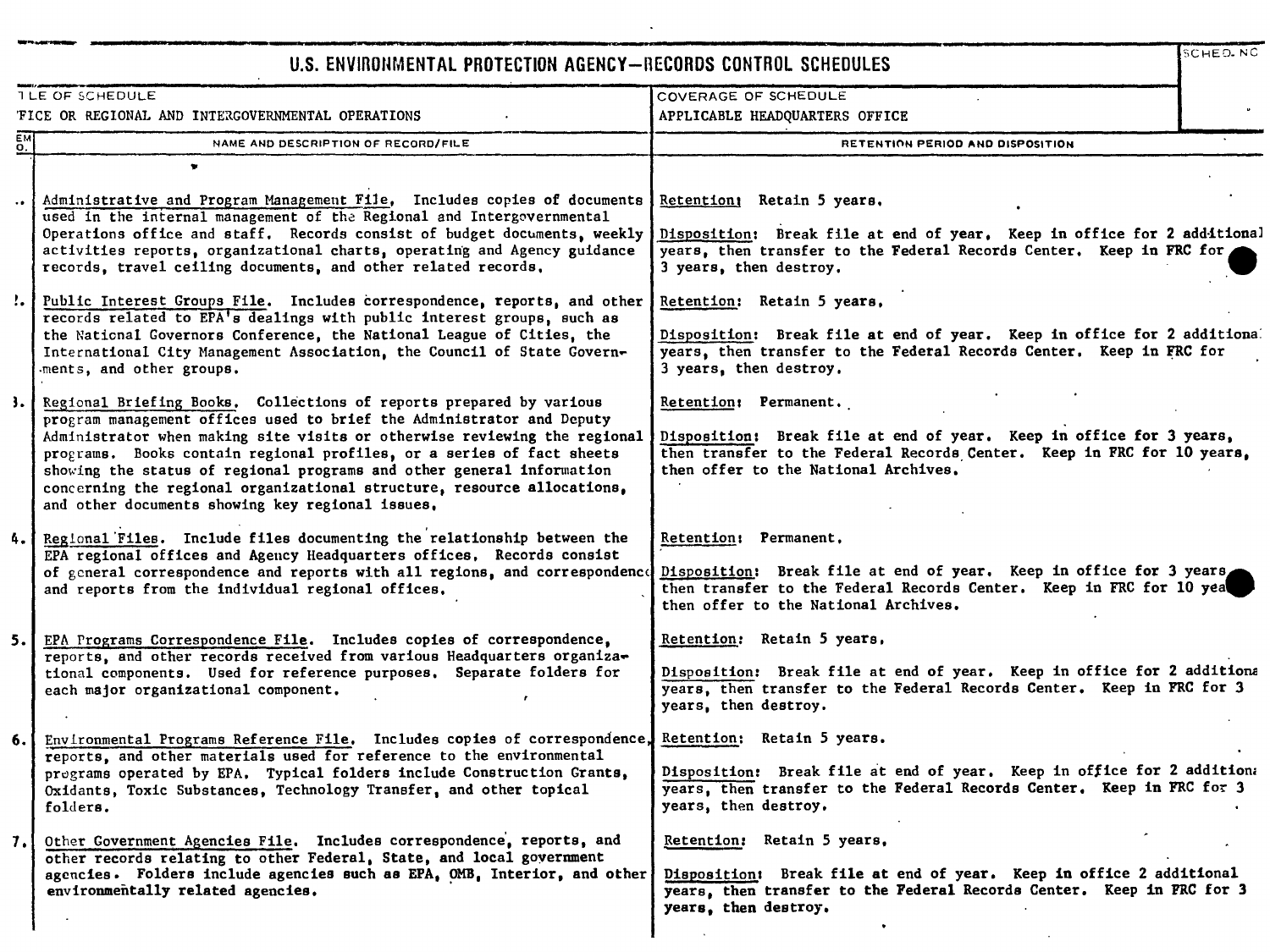| U.S. ENVIRONMENTAL PROTECTION AGENCY-RECORDS CONTROL SCHEDULES                                                                                                                                                                                                                                                                                                                          |                                                                                                                                                                          | SCHED.NC.             |
|-----------------------------------------------------------------------------------------------------------------------------------------------------------------------------------------------------------------------------------------------------------------------------------------------------------------------------------------------------------------------------------------|--------------------------------------------------------------------------------------------------------------------------------------------------------------------------|-----------------------|
| TLE OF SCHEDULE                                                                                                                                                                                                                                                                                                                                                                         | <b>COVERAGE OF SCHEDULE</b>                                                                                                                                              |                       |
| FFICE OR REGIONAL AND INTERGOVERNMENTAL OPERATIONS                                                                                                                                                                                                                                                                                                                                      | APPLICABLE HEADQUARTERS OFFICE                                                                                                                                           |                       |
| $\mathbf{y}^{\mathsf{M}}$<br>NAME AND DESCRIPTION OF RECORD/FILE                                                                                                                                                                                                                                                                                                                        | RETENTION PERIOD AND DISPOSITION                                                                                                                                         |                       |
|                                                                                                                                                                                                                                                                                                                                                                                         |                                                                                                                                                                          |                       |
| Environmental Legislation and Regulations File. Includes reference copies Retention: Retain 5 years.<br>of proposed and enacted environmental legislation, and copies of proposed<br>and final standards, regulations, and guidelines effecting the laws.<br>Records consist of copies of the bills and acts, work group records, cop-<br>ies of the rules, and related correspondence. | Disposition: Break file at end of year. Keep in office for 2 additional<br>years, then transfer to the Federal Records Center. Keep in FRC for<br>years, then destroy.   |                       |
| Committees and Conferences File. Includes records related to ORIO staff                                                                                                                                                                                                                                                                                                                 | Retention: Retain 5 years.                                                                                                                                               |                       |
| member participation on committees and at conferences. Records consist<br>of copies of minutes, agendas, copies of papers presented, and related<br>correspondence.                                                                                                                                                                                                                     | Disposition: Break File at end of year. Keep in office for 2 additional<br>years, then transfer to the Federal Records Center. Keep in FRC for 3<br>years, then destroy. |                       |
|                                                                                                                                                                                                                                                                                                                                                                                         |                                                                                                                                                                          |                       |
|                                                                                                                                                                                                                                                                                                                                                                                         |                                                                                                                                                                          | $\sigma$ , $\sigma$ , |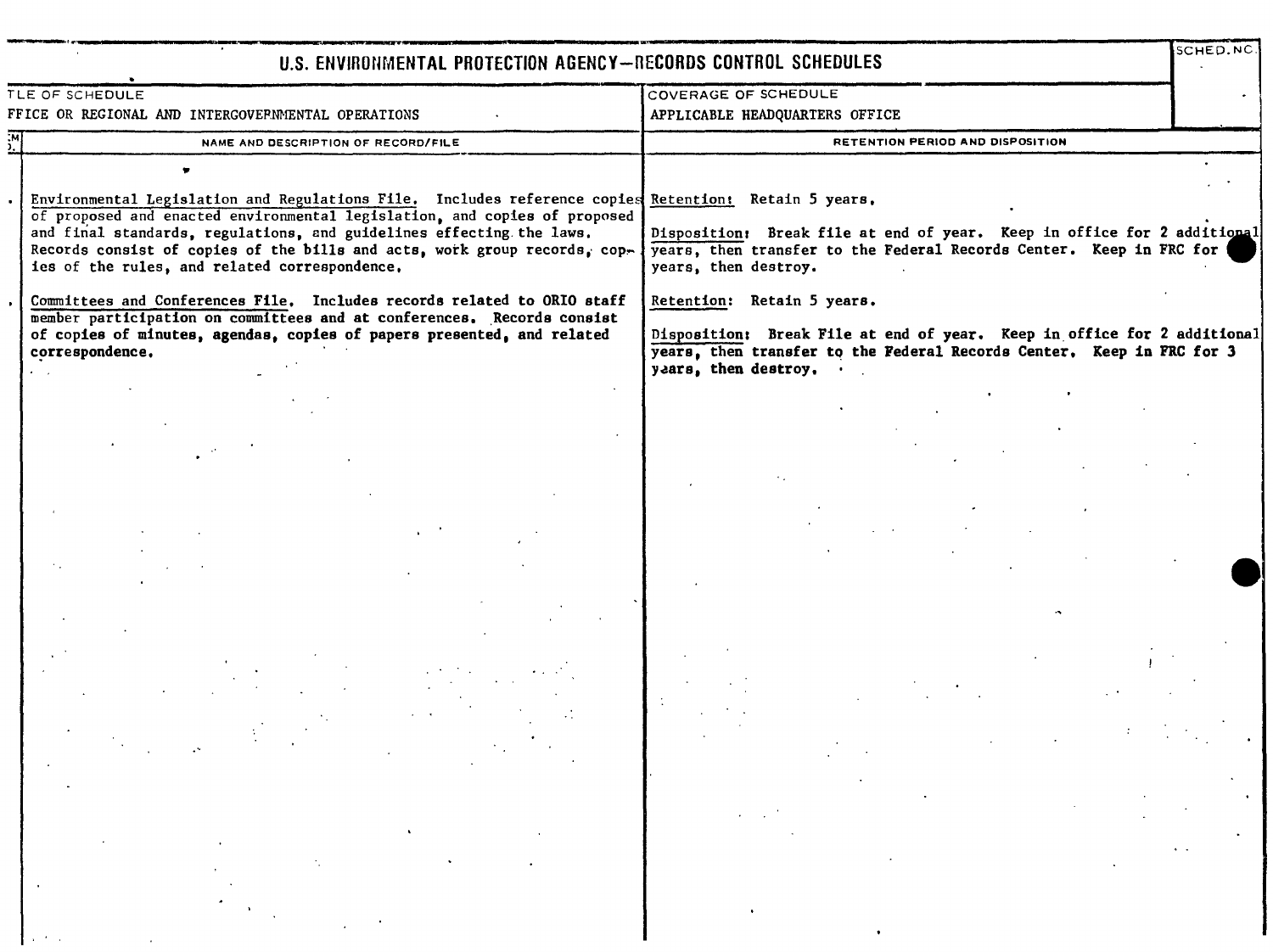## U.S. ENVIRONMENTAL PROTECTION AGENCY-BECORDS CONTROL SCHEDULES

SCHED.NC

| COVERAGE OF SCHEDULE                                                 |                                                                                                                                                                                                                                                                                                                                                                                                                                                                                                               |                                                                                                                                                                                                                |  |
|----------------------------------------------------------------------|---------------------------------------------------------------------------------------------------------------------------------------------------------------------------------------------------------------------------------------------------------------------------------------------------------------------------------------------------------------------------------------------------------------------------------------------------------------------------------------------------------------|----------------------------------------------------------------------------------------------------------------------------------------------------------------------------------------------------------------|--|
| TLE OF SCHEDULE<br>FICE OR REGIONAL AND INTERGOVERNMENTAL OPERATIONS |                                                                                                                                                                                                                                                                                                                                                                                                                                                                                                               | APPLICABLE HEADQUARTERS OFFICE                                                                                                                                                                                 |  |
| $\overline{5M}$                                                      | NAME AND DESCRIPTION OF RECORD/FILE                                                                                                                                                                                                                                                                                                                                                                                                                                                                           | RETENTION PERIOD AND DISPOSITION                                                                                                                                                                               |  |
|                                                                      | ÷                                                                                                                                                                                                                                                                                                                                                                                                                                                                                                             |                                                                                                                                                                                                                |  |
|                                                                      | Administrative and Program Management File, Includes copies of documents<br>used in the internal management of the Regional and Intergovernmental<br>Operations office and staff. Records consist of budget documents, weekly<br>activities reports, organizational charts, operating and Agency guidance<br>records, travel ceiling documents, and other related records.                                                                                                                                    | Retention: Retain 5 years.<br>Disposition: Break file at end of year. Keep in office for 2 additional<br>years, then transfer to the Federal Records Center. Keep in FRC for<br>3 years, then destroy.         |  |
|                                                                      | ". Public Interest Groups File. Includes correspondence, reports, and other<br>records related to EPA's dealings with public interest groups, such as<br>the National Governors Conference, the National League of Cities, the<br>International City Management Association, the Council of State Govern-<br>ments, and other groups.                                                                                                                                                                         | Retention: Retain 5 years,<br>Disposition: Break file at end of year. Keep in office for 2 additional<br>years, then transfer to the Federal Records Center. Keep in FRC for<br>3 years, then destroy.         |  |
|                                                                      | 3. Regional Briefing Books. Collections of reports prepared by various<br>program management offices used to brief the Administrator and Deputy<br>Administrator when making site visits or otherwise reviewing the regional<br>programs. Books contain regional profiles, or a series of fact sheets<br>showing the status of regional programs and other general information<br>concerning the regional organizational structure, resource allocations,<br>and other documents showing key regional issues, | Retention: Permanent.<br>Disposition: Break file at end of year. Keep in office for 3 years,<br>then transfer to the Federal Records Center. Keep in FRC for 10 years,<br>then offer to the National Archives, |  |
| 4.1                                                                  | Regional Files. Include files documenting the relationship between the<br>EPA regional offices and Agency Headquarters offices, Records consist<br>of general correspondence and reports with all regions, and correspondence<br>and reports from the individual regional offices,                                                                                                                                                                                                                            | Retention: Permanent.<br>Disposition: Break file at end of year. Keep in office for 3 years.<br>then transfer to the Federal Records Center. Keep in FRC for 10 yea<br>then offer to the National Archives.    |  |
| 5.1                                                                  | EPA Programs Correspondence File. Includes copies of correspondence,<br>reports, and other records received from various Headquarters organiza-<br>tional components. Used for reference purposes. Separate folders for<br>each major organizational component.                                                                                                                                                                                                                                               | Retention: Retain 5 years.<br>Disposition: Break file at end of year. Keep in office for 2 additiona<br>years, then transfer to the Federal Records Center. Keep in FRC for 3<br>years, then destroy.          |  |
| 6. I                                                                 | Environmental Programs Reference File. Includes copies of correspondence,<br>reports, and other materials used for reference to the environmental<br>programs operated by EPA. Typical folders include Construction Grants,<br>Oxidants, Toxic Substances, Technology Transfer, and other topical<br>folders.                                                                                                                                                                                                 | Retention: Retain 5 years.<br>Disposition: Break file at end of year. Keep in office for 2 additiona<br>years, then transfer to the Federal Records Center. Keep in FRC for 3<br>years, then destroy.          |  |
| 7.1                                                                  | Other Government Agencies File. Includes correspondence, reports, and<br>other records relating to other Federal, State, and local government<br>agencies. Folders include agencies such as EPA, OMB, Interior, and other<br>environmentally related agencies.                                                                                                                                                                                                                                                | Retention: Retain 5 years,<br>Disposition: Break file at end of year. Keep in office 2 additional<br>years, then transfer to the Federal Records Center. Keep in FRC for 3<br>years, then destroy.<br>٠        |  |